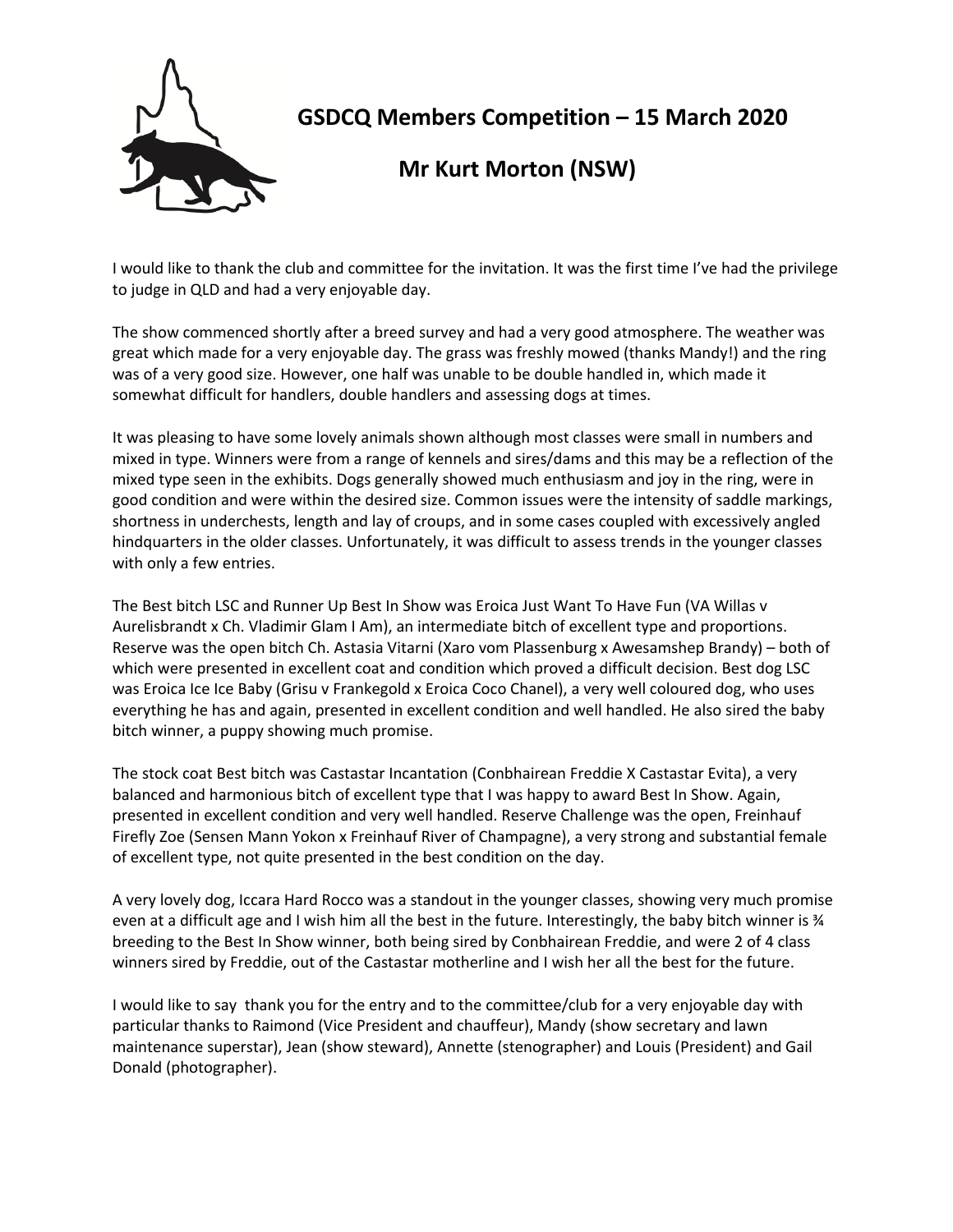#### **NO CRITIQUES - BABY PUPPY BITCH LONG STOCK COAT**

|     | Y:0 M:5 D:7                                     |  |  |
|-----|-------------------------------------------------|--|--|
| 001 | <b>JAKNELL FLAME TREES 8/10/2019 2100530743</b> |  |  |
|     | *Jaknell Worth The Wait A7<br>Sire:             |  |  |
|     | Dam: *Conkasha Exotic Jewel AZ                  |  |  |
|     | Exh: A & J.Kada                                 |  |  |
|     | ABSENT                                          |  |  |
|     | Y:0 M:3 D:19                                    |  |  |
| 002 | LETTLAND EPIC EDITION 27/11/2019 4100329869     |  |  |
|     | Sire:<br>Eroica Ice Ice Baby                    |  |  |
|     | Dam: Ch Beautrae Xtreme Envy                    |  |  |
|     | Exh:<br>Mr B & D Houghton                       |  |  |
|     |                                                 |  |  |

# **Grading: Very promising 1**

 $1. \_2 \_2 \_2 \_3 \_3 \_4 \_5 \_5 \_6 \_7 \_7 \_8 \_9 \_1 \_1 \_2 \_4 \_5 \_6 \_7 \_7 \_8 \_9 \_1 \_1 \_2 \_4 \_5 \_6 \_7 \_7 \_8 \_9 \_1 \_1 \_2 \_4 \_5 \_6 \_7 \_7 \_8 \_9 \_1 \_1 \_2 \_4 \_3 \_4 \_5 \_6 \_7 \_7 \_8 \_9 \_1 \_1 \_2 \_4 \_3 \_4 \_5 \_6 \_7 \_7 \_8 \_9 \_1 \_1 \_2 \_4 \_3 \_$ 

#### **NO CRITIQUES - MINOR PUPPY BITCH LONG STOCK COAT**

|     | Y:0 M:8 D:16                                   |                                                 |  |
|-----|------------------------------------------------|-------------------------------------------------|--|
| 003 | KINGLAND JUST MAGGIE MAY 30/06/2019 2100524177 |                                                 |  |
|     | Sire:                                          | *Cinderhof Vandaal AZ                           |  |
|     | Dam:                                           | Kingland Whole Lotta Kayos                      |  |
|     | Exh:                                           | Mrs L G King                                    |  |
|     | Y:0 M:7 D:13                                   |                                                 |  |
| 004 |                                                | AMDAK GIFT FROM ABOVE (AI) 2/08/2019 4100325481 |  |
|     | Sire:                                          | Quattro Vom Steffen Haus (Deu)                  |  |
|     | Dam:                                           | <b>Bronacre Money Money Money</b>               |  |
|     |                                                | Exh: A Wood And J King                          |  |
|     |                                                |                                                 |  |

*\_\_\_\_\_\_\_\_\_\_\_\_\_\_\_\_\_\_\_\_\_\_\_\_\_\_\_\_\_\_\_\_\_\_\_\_\_\_\_\_\_\_\_\_\_\_\_\_\_\_\_\_\_\_\_\_\_\_\_\_\_\_\_\_\_\_\_\_\_\_\_*

#### ABSENT

 $1. - 3 - 2. - - -$ 

**Grading: Promising 1**

*\_\_\_\_\_\_\_\_\_\_\_\_\_\_\_\_\_\_\_\_\_\_\_\_\_\_\_\_\_\_\_\_\_\_\_\_\_\_\_\_\_\_\_\_\_\_\_\_\_\_\_\_\_\_\_\_\_\_\_\_\_\_\_\_\_\_\_\_\_\_\_\_* Y:1 M:5 D:17 005 **CINDERHOF INDIAA** 29/09/2018 2100506465 Sire: Macho Vom Lamorak Dam: Frienhauf Havoc

Exh: Ms L Lynch & Ms J Cathie

#### ABSENT

1.\_\_\_\_\_\_\_\_

#### **INTERMEDIATE BITCH LONG STOCK COAT**

*\_\_\_\_\_\_\_\_\_\_\_\_\_\_\_\_\_\_\_\_\_\_\_\_\_\_\_\_\_\_\_\_\_\_\_\_\_\_\_\_\_\_\_\_\_\_\_\_\_\_\_\_\_\_\_\_\_\_\_\_\_\_\_\_\_\_\_\_\_\_\_\_* Y:2 M:2 D:25 006 **\* CH KUIRAU OLIVIA AZ** 21/12/2017 2100488461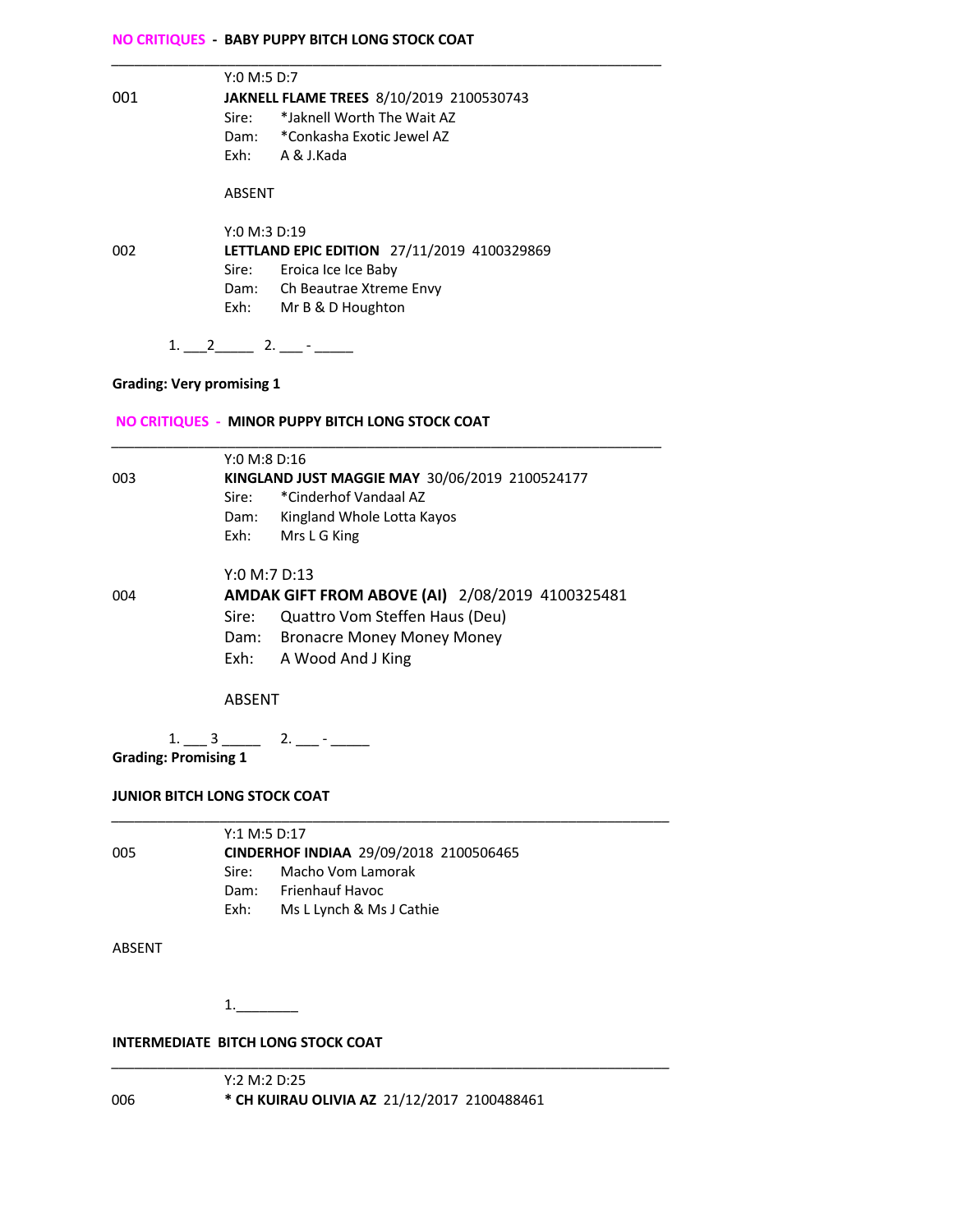Sire: Djambo Vom Fichtenschlag (Imp Deu) Dam: Kuirau Chakira Exh: Mrs C Cheffirs & Ms A Ward

ABSENT

Y:1 M:10 D:12 007 **EROICA JUST WANT TO HAVE FUN (AI)** 3/05/2018 5100106045 Sire: Willas Vom Aurelisbrandt Dam: Ch Vladimir Glam I Am

Exh: Mrs K Williams & Mrs C Leonard

61cm, 28.5cm Very large black and gold female of excellent type and proportions. Strong, feminine and expressive head, with good eye colour where ideally the stop could be more pronounced. Good length of neck. High wither, firm back and very good topline. Very good length and lay of croup. Good forequarter, where ideally the upper arm could be slightly better angled. Very good hindquarter angulation. Good fore and underchest development. Moves slightly wide going, elbows yet to firm coming. Shows enthusiastic movement with very good sequence of steps with very good balance of reach and drive, maintaining her outline. Presented in excellent condition

1. \_\_\_ 7 \_\_\_\_\_ 2. \_\_\_\_ - \_\_\_\_

**Grading: Very good 1**

#### **OPEN BITCH LONG STOCK COAT**

Y:4 M:9 D:13 008 **\*CH ASTASIA VITARNI AZ** 14/01/2015 4100254433 Sire: Xaro Von Der Plassenburg (Imp Deu) Dam: \*Awesamshep Brandy AZ Exh: Mrs S Jones

*\_\_\_\_\_\_\_\_\_\_\_\_\_\_\_\_\_\_\_\_\_\_\_\_\_\_\_\_\_\_\_\_\_\_\_\_\_\_\_\_\_\_\_\_\_\_\_\_\_\_\_\_\_\_\_\_\_\_\_\_\_\_\_\_\_\_\_\_\_\_\_\_*

59.5 cm, 27cm Large, medium strong black and gold female of excellent type and proportions. Feminine head with good masking. Very good neck. High wither, firm back and good topline. Just slightly short but well laid croup. Good forequarter and Very good hindquarter angulation. Very good fore and underchest. Moves correct going, slightly narrow coming. In movement shows very good reach and drive maintaining a very good outline however at times tends to lift in front. Presented in excellent condition.

| 009                               | Y:3 M:8 D:12<br>CH.*JAKNELL RUBY TUESDAY AZ 3/07/2016 2100459014<br>Sire: Gerry Vom Schacher<br>Dam: Jaknell Rolling Stone                        |  |  |  |
|-----------------------------------|---------------------------------------------------------------------------------------------------------------------------------------------------|--|--|--|
|                                   | Exh: A & J Kada<br>ABSENT                                                                                                                         |  |  |  |
| <b>Grading: Excellent 1</b>       |                                                                                                                                                   |  |  |  |
| <b>BEST LONG STOCK COAT BITCH</b> | 7 Reserve 8                                                                                                                                       |  |  |  |
|                                   | NO CRITIQUES - MINOR PUPPY DOG LONG STOCK COAT                                                                                                    |  |  |  |
| 010                               | Y:0 M:8 D:16<br>KINGLAND JESTER 30/06/2019 2100524175<br>Sire: * Cinderhof Vandaal AZ<br>Dam: Kingland Whole Lotta Kayos AZ<br>Exh: Lorraine King |  |  |  |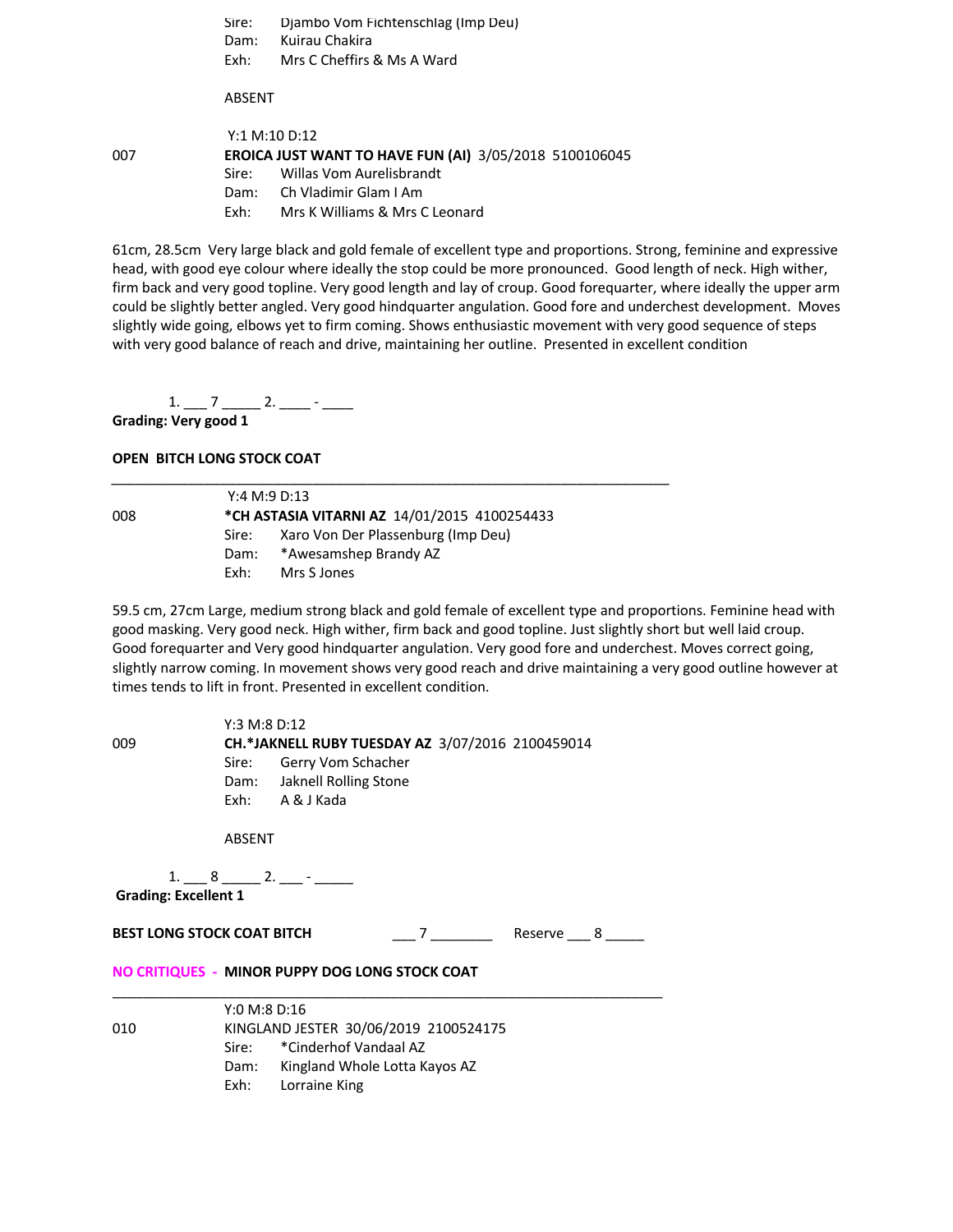### $1.$ **INTERMEDIATE DOG LONG STOCK COAT**

| Y:2 M:1 D:13 |                                                      |
|--------------|------------------------------------------------------|
|              | <b>CH. LAWINE RED BARON AZ 14/09/2017 2100483487</b> |
| Sire:        | Diambo Vom Fichtenschalg (Imp Deu)                   |
| Dam:         | Andacht Gypsy Moth                                   |
| Fxh:         | Christina Mckenzie                                   |
|              |                                                      |

\_\_\_\_\_\_\_\_\_\_\_\_\_\_\_\_\_\_\_\_\_\_\_\_\_\_\_\_\_\_\_\_\_\_\_\_\_\_\_\_\_\_\_\_\_\_\_\_\_\_\_\_\_\_\_\_\_\_\_\_\_\_\_\_\_\_\_\_\_\_\_

63.5cm, 31.5cm Above medium size, substantial black and rich gold male of very good type and slightly long proportions who should not become any deeper. Strong head where ideally the eyes could be darker and planes more correct. Good length of neck. Level wither, with a peak in the topline. The croup whilst of good length is set slightly steep. Very good fore and hindquarter angulation. Very good fore and underchest development. He should stand a little more correct in front. Correct going. Wide coming. In movement shows good sequence of steps with good reach and drive however the outline should be better maintained and could be a little firmer overall.

1. 11 **Grading: Very Good 1** 

## **OPEN DOG LONG STOCK COAT**

|        | Y:5 M:10 D:11                                  |  |  |
|--------|------------------------------------------------|--|--|
| 012    | *AMBERG VACCO AZ 4/05/2014                     |  |  |
|        | Pepe Von Der Zenteiche<br>Sire:                |  |  |
|        | Dam: Amberg Yumi                               |  |  |
|        | Exh: Mrs C Cheffirs                            |  |  |
| ABSENT |                                                |  |  |
|        | Y:2 M:9 D:26                                   |  |  |
| 013    | *CINDERHOF VANDAAL AZ 20/05/2017 2100478612    |  |  |
|        | Conbhairean Freddie<br>Sire:                   |  |  |
|        | Dam: Freemont Hot Stuff                        |  |  |
|        | Exh: R Hornick                                 |  |  |
| ABSENT |                                                |  |  |
|        | Y:2 M:4 D:18                                   |  |  |
| 014    | * EROCIA ICE ICE BABY AZ 28/10/2017 5100102740 |  |  |
|        | Grisu Vom Frankengold<br>Sire:                 |  |  |
|        | Dam: * Ch. Eroica Coco Chanel AZ               |  |  |
|        | Mrs K Williams & Mrs C Leonard<br>Exh: T       |  |  |

64cm, 29cm Above medium size, medium strong black and gold with rich pigmentation long stock coat male of excellent type and proportions. Medium strong head with dark masking where the eye colour could be darker and the planes of the skull more parallel. Very good length of neck held slightly erect. High wither, firm back and very good topline. Croup is just slightly short and slightly steep. Very good forequarter where the upper arm could be slightly better angled. Very good hindquarter angulation. Good fore and just slightly short underchest development. Correct going. Elbows yet to firm coming. In movement maintains a very good outline with very good reach and drive and sequence of steps. Presented in excellent condition.

 $1. \_ 14 \_ 2. \_ 3. \_ 3.$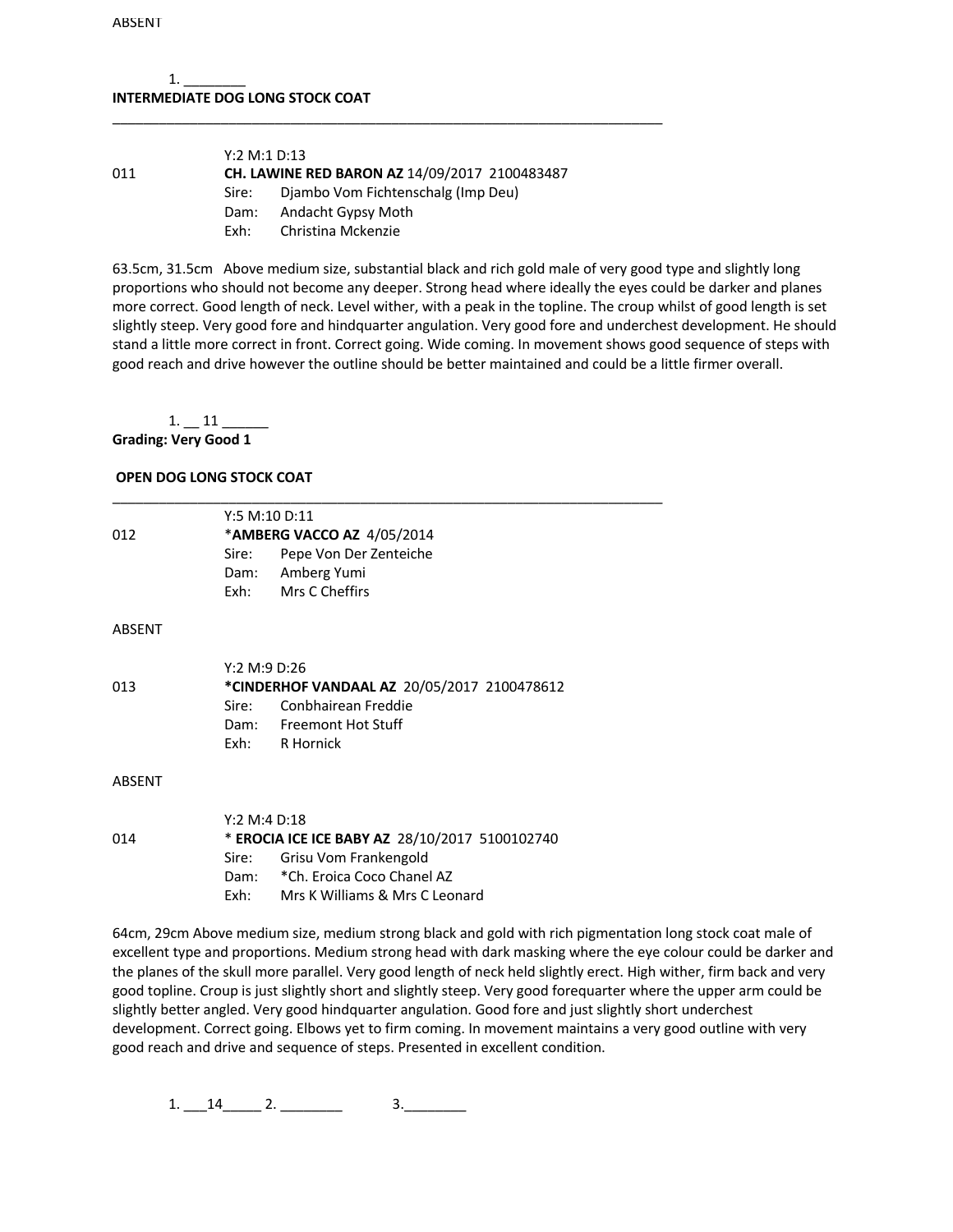| <b>Grading: Excellent 1</b>                                   |                                                                                                                                                                               |  |  |
|---------------------------------------------------------------|-------------------------------------------------------------------------------------------------------------------------------------------------------------------------------|--|--|
| BEST STOCK LONG COAT DOG 14 ________ Reserve _____ 11 _______ |                                                                                                                                                                               |  |  |
| <b>BEST OF BREED LSC</b>                                      | $\frac{7}{2}$                                                                                                                                                                 |  |  |
|                                                               | NO CRITIQUES - BABY PUPPY BITCH                                                                                                                                               |  |  |
| 015                                                           | Y:0 M:5 D:19<br>CASTASTAR LAYLA 27/09/2019 4100330458<br>Sire: Uk Ch Conbhairean Freddie (Imp Uk) Ipo2<br>Dam: * Ch Castastar Alexi Rn. Et. Pt. AZ<br>Exh: Mrs A Doyle        |  |  |
| 016                                                           | Y:0 M:5 D:14<br>INEFFABLE BETTY 1/10/2019 4100327365<br>Sire: * Calle Vom Westervenn (Imp Deu)<br>Dam: * Ch Rhosyn New Plaything A Z<br>Exh: K And S Maresh                   |  |  |
| 017                                                           | <b>ABSENT</b><br>Y:0 M:5 D:14<br>ALEZAN OPALE 1/10/2019 2100527708<br>Sire: Turbo Vom Casselswald Ger. Ht (Imp Deu)<br>Dam: Alezan Inca<br>Exh: Mrs D M Francis               |  |  |
| 018                                                           | Y:0 M:5 D:14<br>ALEZAN OLANDE 1/10/2019 2100527705<br>Sire: Turbo Vom Casselswald Ht (Imp Deu)<br>Dam: Alezan Inca<br>Exh: Ms D Muir & Miss K Muir                            |  |  |
| 019                                                           | Y:0 M:5 D:14<br><b>INEFFABLE BELLE AME</b> 1/10/2019 4100327375<br>*Calle Vom Westervenn (Imp Deu)<br>Sire:<br>*Ch Rhosyn New Plaything A Z<br>Dam:<br>K And S Maresh<br>Exh: |  |  |
| 020                                                           | ABSENT<br>Y:0 M:5 D:7<br>JAKNELL CHOIR GIRL 8/10/2019 2100530744<br>*Jaknell Worth The Wait AZ<br>Sire:<br>*Conkasha Exotic Jewel AZ<br>Dam:<br>Exh: A & J.Kada               |  |  |
| Grading: Very promising $1 - 3$                               | ABSENT<br>$1.16$ 2. $17$ 3. $18$ 4. 5.<br>6.<br>NO CRITIQUES - MINOR PUPPY BITCH                                                                                              |  |  |
|                                                               |                                                                                                                                                                               |  |  |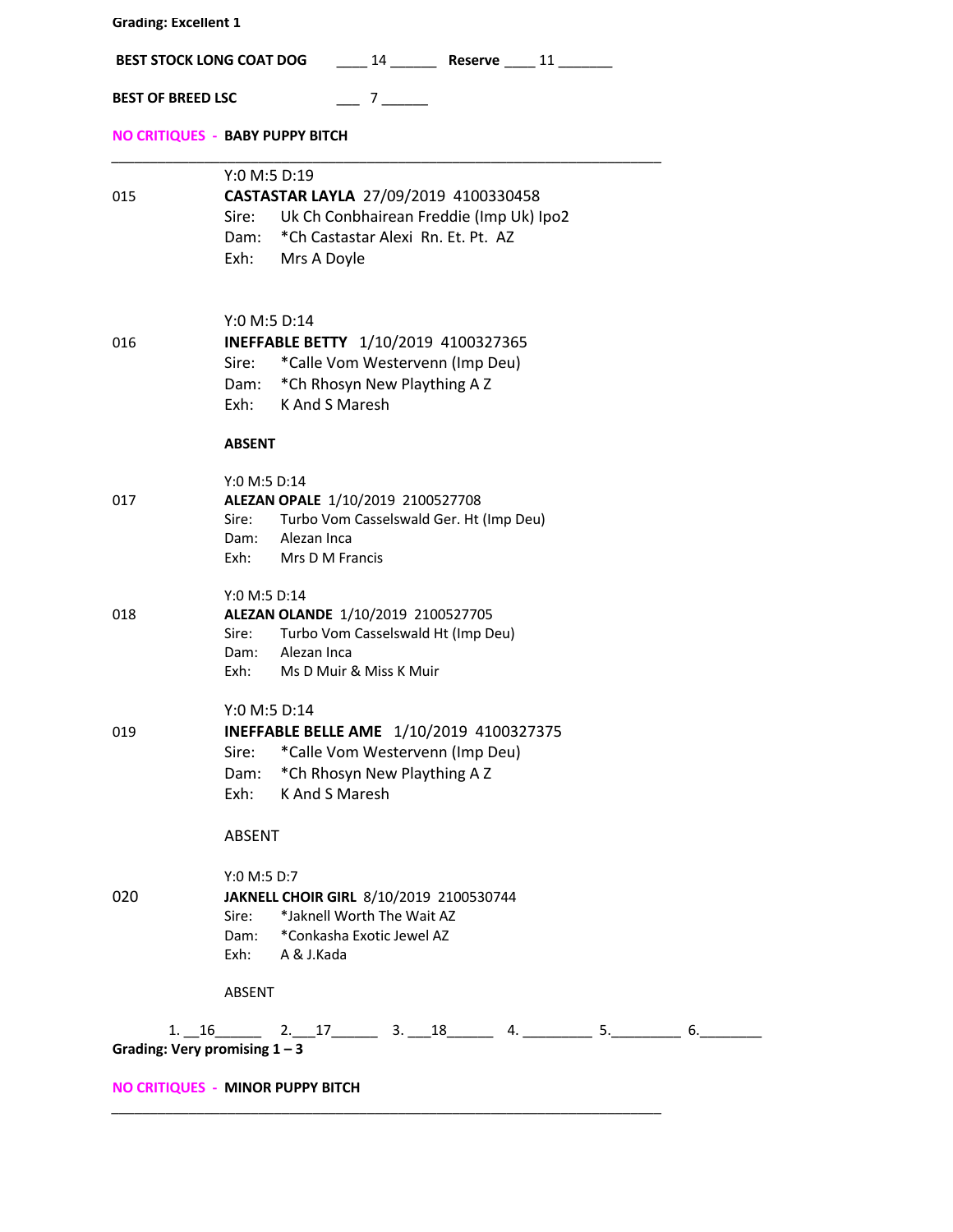Y:0 M:6 D:12 021 **KITQUE ROYALE** 3/09/2019 4100326625

Sire: Rudy Von Haus Edmond

Dam: Ch Freevale Drop Dead Gorgeous

Exh: Sharon Thorp & Sharon Ballantyne Gordon

 $1. \t 21$ 

**Grading: Very Promising 1**

**NO CRITIQUES - PUPPY BITCH** 

|     | Y:0 M:11 D:22                             |
|-----|-------------------------------------------|
| 022 | KINGLAND HARRIET 24/03/2019 2100520921    |
|     | Conbhairean Freddie (Imp Uk)<br>Sir:      |
|     | Dam: *Kingland Venice AZ                  |
|     | Exh:<br>Lorraine King                     |
|     | Y:0 M:10 D:12                             |
| 023 | KAYGARR DIOR 3/05/2019 4100320799         |
|     | Sire: Conbhairean Karlos (Imp Uk)         |
|     | Dam: Ursa Av Thorarinn (Imp Nor)          |
|     | Exh: Mr G & K Williams                    |
|     | <b>ABSENT</b>                             |
|     | Y:0 M:9 D:6                               |
| 024 | KELINPARK SKITTLE 9/06/2019 2100521962    |
|     | Sire: *Uk Ch Conbhairean Freddie (Imp Uk) |
|     | Dam: *Kelinpark Nutella AZ                |
|     | Lyn Gregor<br>Exh:                        |
|     | 2.<br>3.<br>22 —<br>24<br>1.              |

**Grading: Very promising 1 -2** 

#### **JUNIOR BITCH**

|     | Y:1 M:5 D:23                                   |                                       |  |
|-----|------------------------------------------------|---------------------------------------|--|
| 025 | KELINPARK ROCKY ROAD A Z 23/09/2018 2100506372 |                                       |  |
|     | Sire:                                          | Diambo Vom Fichtenschlag (Imp Deu)    |  |
|     |                                                | Dam: Ch Kelinpark Butterscotch TDX AZ |  |
|     |                                                | Exh: Lyn Gregor                       |  |
|     |                                                |                                       |  |

61.5cm 28cm oversize black and rich gold female of very good type and proportions. Feminine head, where ideally the eye could be darker. Normal withers with a slight peak in the backline. Slightly short and slightly steep croup. The upper arm whilst of good length could be better angled. Slightly deep hindquarter angulation. Good fore and slightly short underchest development. Moves wide going, hocks yet to firm. Coming, elbows yet to firm. In movement shows good reach and drive where the outline could be maintained better throughout the class.

|     | Y:1 M:4 D:18 |                                              |
|-----|--------------|----------------------------------------------|
| 026 |              | KINGLAND FANCY THAT 28/10/2018 2100511020    |
|     |              | Sire: * Ch Kelinpark Helluva Rebel AZ CCD TD |
|     |              | Dam: Kingland Sambooka Twist AZ              |
|     |              | Exh: Lorraine King                           |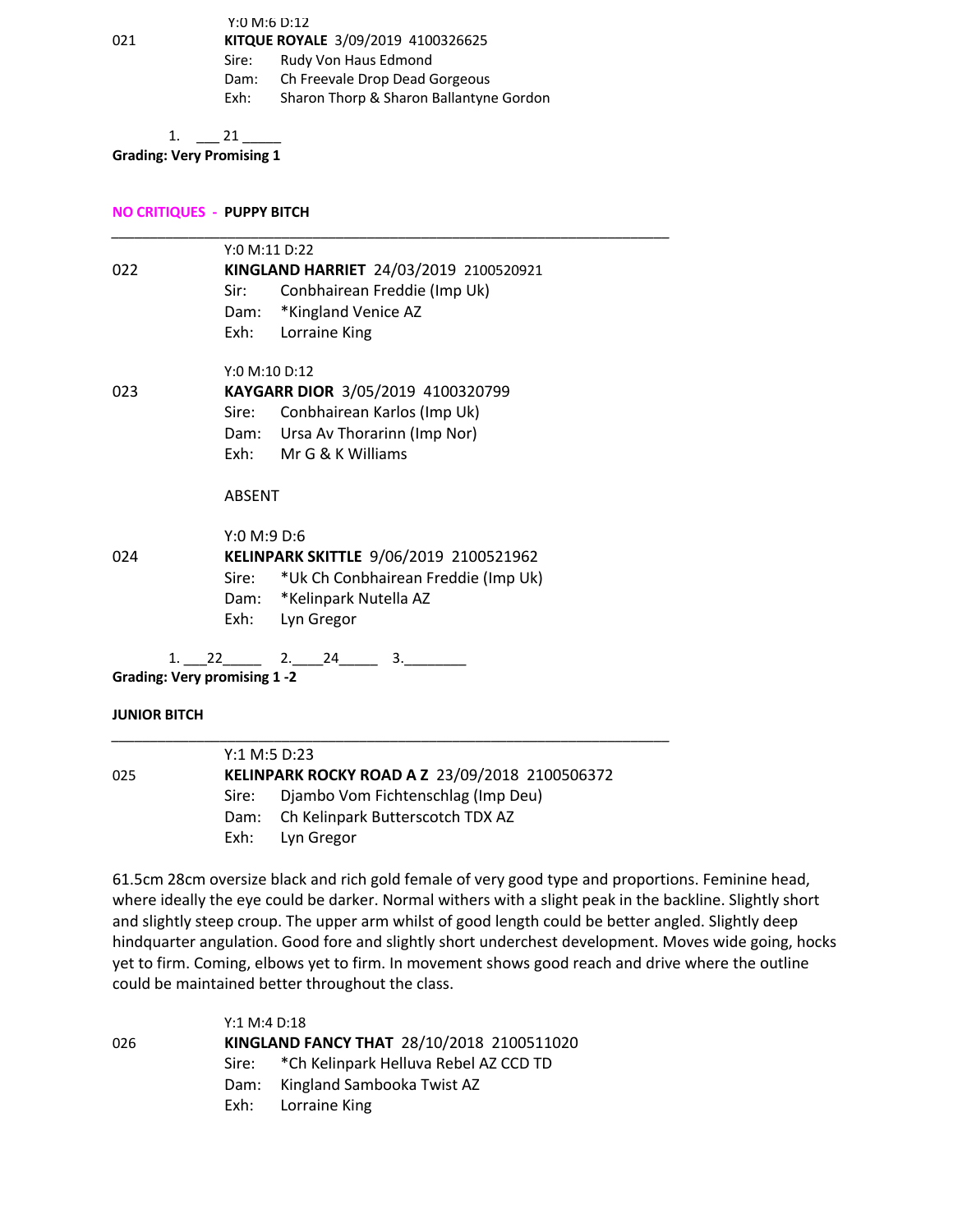59cm 27cm Large, medium strong black and gold bitch of very good type and proportions. Strong head with good masking and eye colour. Very good length of neck. Level wither, good topline, slightly short but well laid croup. Good forequarter where the upper arm could be longer. Very good hindquarter angulation. Good fore and short underchest development. Correct going. Correct coming. In movement shows very good reach and drive and good sequence of steps. However, should maintain a better outline throughout the class and be more consistent in presentation.

|     | Y:1 M:4 D:17                                                                                                                                        |  |
|-----|-----------------------------------------------------------------------------------------------------------------------------------------------------|--|
| 027 | MAERCECI ITS ABOUT TIME 29/10/2018 6100113681<br>Sire: Schaeferhund Rafael<br>Dam: Seigen Pure Bliss<br>Exh: Miss C Baker                           |  |
|     | ABSENT                                                                                                                                              |  |
| 028 | Y:1 M:3 D:20<br>JAKNELL AHEAD OF THE GAME AZ 26/11/2018 2100511427<br>Sire; Ch.*Jaknell Coz Im TNT AZ<br>Dam: *Tanveld Ultima AZ<br>Exh: A & J Kada |  |
|     | ABSENT                                                                                                                                              |  |
| 029 | Y:1 M:2 D:13<br>KOMATZU BACK IN BARACK 2/01/2019 4100315537<br>Sire: Bossface Barack<br>Dam: Ambala Playboy Bunny                                   |  |
|     | Exh: Mrs. J Redmond                                                                                                                                 |  |

56cm 26cm Under medium size, medium strong black and gold bitch of very good type and proportions whose colour and pigment could be more pronounced. Strong yet feminine head where ideally the masking could be more intense. Good neck, level wither and good topline. Short but well angled croup. Ideally the upper arm could be longer and better angled. Very good hindquarters angulation. Good fore and underchest development. Wide going. Correct coming. Shows enthusiastic movement with good reach and drive and a very good sequence of steps and maintains her outline throughout the class.

1.  $29 \longrightarrow 26$   $3.25$   $4.$   $3.$   $5.$ 

**Grading: Very good 1 – 3** 

**INTERMEDIATE BITCH** 

|     | Y:2 M:1 D:12                                         |                                          |  |
|-----|------------------------------------------------------|------------------------------------------|--|
| 030 | <b>CASTASTAR INCANTATION AZ 3/02/2018 4100302253</b> |                                          |  |
|     |                                                      | Sire: Uk Ch Conbhairean Freddie (Imp Uk) |  |
|     |                                                      | Dam: * Ch Castastar Evita Et. Hit AZ     |  |
|     | Exh: T                                               | Mrs J Hogan-Smith / Mrs A Doyle          |  |

60cm 27cm Large, strong substantial black and gold female of excellent type and proportions whose saddle markings could be a little more pronounced. Strong, expressive head with good masking and eye colour. Very good neck. Normal withers, firm back and very good topline. The well laid croup is just slightly short. Very good forequarter where ideally the upper arm could be better angled. Very good hindquarter angulation. Good fore and underchest development. Slightly wide going. Slightly wide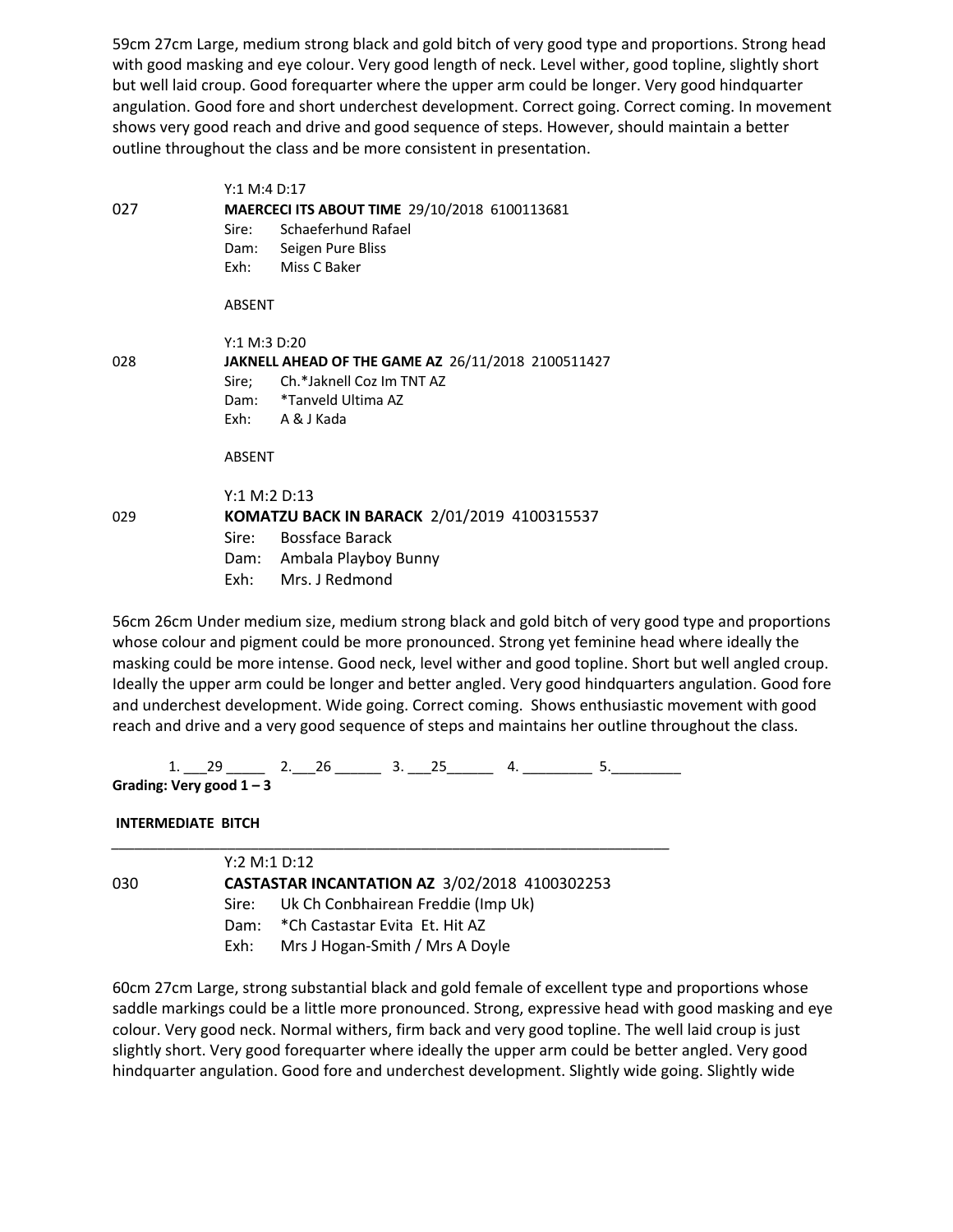coming. Shows an enthusiastic movement with a very good sequence of steps with very good reach and drive. Presented in excellent condition.

Y:2 M:0 D:10 031 **KARALCIN ATHENA AZ** 5/03/2018 4100303876 Sire: \*Ambala On Fire AZ Dam: \*Karalcin Chelsea Hit AZ Exh: K Long

58cm 27cm Above medium size black and gold bitch of very good type and proportions. Feminine head with slight roman nose. Very good reach of neck. Normal withers. Slight dip behind. Good topline. Steep croup which could be slightly longer. Good angulation of forequarter but upper arm could be longer and better angled. Slightly deep hindquarter angulation. Good fore and slightly short underchest development. Correct going. Correct coming. In movement shows very good sequence of steps maintaining a very good outline with good reach and drive.

|     | Y:1 M:10 D:22 |                                          |
|-----|---------------|------------------------------------------|
| 032 |               | AMBERG EFFIE (AI) 24/04/2018 2100496627  |
|     |               | Sire: Diambo Vom Fichtenschlag (Imp Deu) |
|     |               | Dam: Amberg Yuli                         |
|     | Fxh: .        | Mrs C Cheffirs & Ms A Ward               |

61cm 29cm Very large, substantial black and rich gold female of very good type and proportions. Feminine head where ideally the stop should be more pronounced. Good neck. Level withers, peak in back line. Slightly short, slightly steep croup. The upper arm should be longer and better angled. Slightly deep hindquarter angulation. Very good fore and underchest development. Correct going. Correct coming. In movement shows very good sequence of steps, balanced reach and drive however the wither line should be better maintained throughout the class.

|     | Y:1 M:6 D:29 |                            |                                       |
|-----|--------------|----------------------------|---------------------------------------|
| 033 |              |                            | DEBBAR JENNY AZ 17/08/2018 4100310514 |
|     |              | Sire: *Rudy V. Haus Edmond |                                       |
|     |              | Dam: * Ch. Debbar Bella AZ |                                       |
|     | Fxh:         | Mrs Debbie O'Keefe         |                                       |

61.5cm 28.5cm Oversize black and gold bitch of very good type and proportions where the saddle markings could be more pronounced. Feminine with a medium eye and light roman nose. Good neck. High wither. Slight dip behind. The well laid croup is just slightly short. Good forequarter where the upper arm could be slightly better angled. Slightly deep hindquarter angulation. Very good fore and underchest development. Hocks could be firmer. Elbows yet to firm coming. In movement shows very good sequence of steps with balanced reach and drive, however at times could be more enthusiastic.

 Y:1 M:6 D:17 034 **BERNLOCH REBA** 2100505427 29/08/2018 Sire: Gerry Vom Shacher Dam: Bernloch Yoyo Exh: Kerrie Griffis

60cm 27.5cm Large black and gold female of very good type and proportions. Very good head and expression with dark eyes. Good neck. High wither, good topline, the slightly steep croup should be longer. The upper arm should be longer and better angled. Good hindquarter angulation. Good fore and underchest development. Slightly wide going. Elbows yet to firm coming. Shows enthusiastic movement with very good sequence of steps, very good reach and drive and maintains a good outline throughout the class.

 $1.$  30  $2.$   $34$   $3.$   $33$   $4.$   $31$   $5.$   $32$ **Grading: Very good 1 – 5**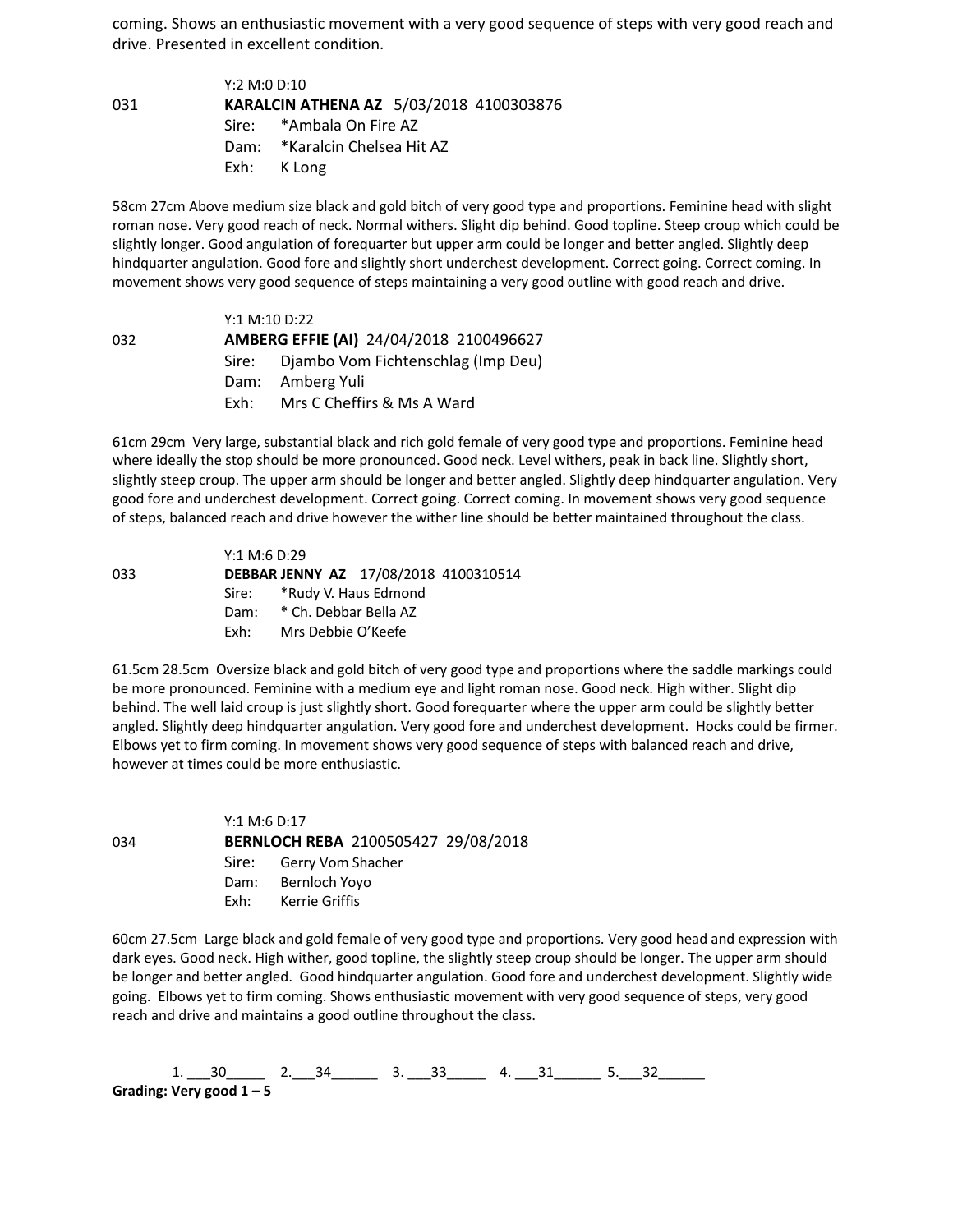#### **OPEN BITCH**

|     | Y:4 M:4 D:11 |                                                    |
|-----|--------------|----------------------------------------------------|
| 035 |              | *KARALCIN SPENCER HASTINGS AZ 4/11/2015 4100265815 |
|     | Sire:        | *Ch. Arkon Vom Altenberger Land (Imp Deu)          |
|     | Dam:         | *Nanmahar Ulla Ht Et AZ                            |
|     | Exh:         | K Long                                             |

58.5 cm 26.5cm Above medium size, just medium strong black and gold female of good type and proportions. Feminine head, where the eye should be darker. Very good neck. High wither, firm back and good topline. The croup is of good length, set slightly steep croup. Slightly short and slightly steep upper arm. Very good hindquarter angulation. Good fore and very good underchest development. Moves wide going. Narrow coming. In movement shows very good reach and drive maintaining a good outline.

Y:4 M:4 D:6 036 **\*KINGLAND VENICE AZ** 9/11/2015 2100443770 Sire: Ury Vom Zisawinkel (Imp Deu) Dam: \*Kingland Nickita AZ Exh: Lorraine King

ABSENT

Y:3 M:8 D:28

037 **\*FREINHAUF FIRE FLY ZOE AZ** 18/06/2016 6100100094

- Sire: Sensen Mann Yokon (Imp Deu)
- Dam: Volscaro River Of Champagne
- Exh: J R Carter/ R Knuckey

60cm 28cm Large strong substantial black and gold female of excellent type and proportions. Strong head with good masking and dark eye. Good neck. Level wither, good topline, the well moulded croup is just slightly short. Good forequarter however the upper arm should be slightly longer. Very good hindquarter angulation. Very good fore and underchest development. Correct going hocks yet to firm and coming. In movement shows very good sequence of steps with very good reach and drive. Presented not in the best coat condition and could be a little firmer overall.

Y:3 M:1 D:22 038 **\*JAKNELL LOVE BOMB AZ** 24/01/2017 2100471053 Sire: \*Jaknell Coz Im Tnt AZ Dam: \*Jaknell Yankees Prodigy AZ Exh: A & J.Kada

ABSENT

|     | Y:2 M:4 D:13 |                                          |  |
|-----|--------------|------------------------------------------|--|
| 039 |              | *DEBBAR ISABELLA AZ 2/11/2017 4100298742 |  |
|     |              | Sire: Ch. Castastar Eragon AZ            |  |
|     |              | Dam: *Debbar Di Vu AZ                    |  |
|     | Fxh:         | Mrs D O'Keefe                            |  |

59.5cm 28cm Large, substantial black and gold female where the saddle markings should be more prominent. Feminine, expressive head with good eye colour. Good neck. High wither. Slight dip behind with a very good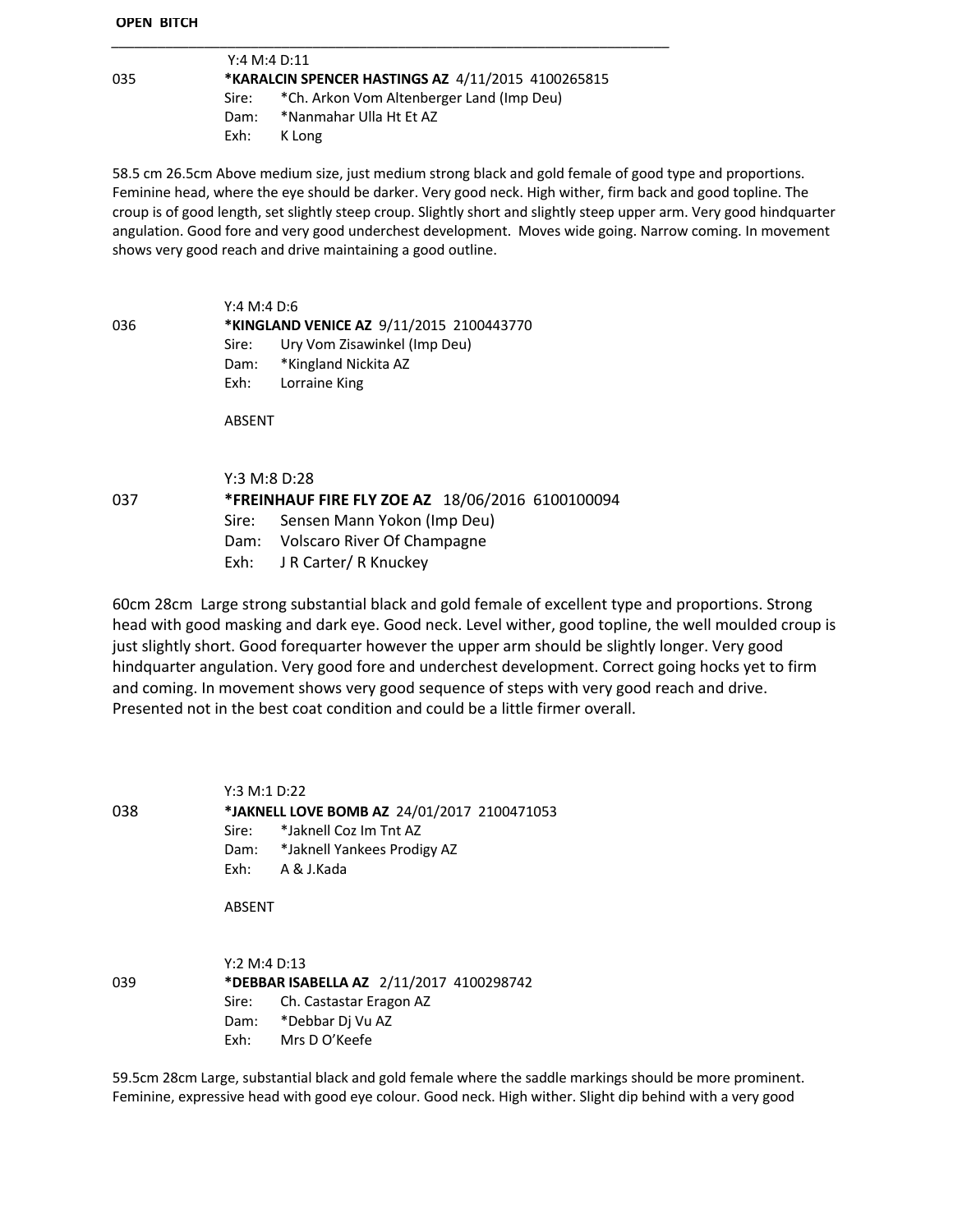topline. The croup is well moulded just slightly short. Very good fore and hindquarter angulation. Very good fore but short underchest development. Hocks yet to firm. Elbows correct coming. In movement shows very good sequence of steps with very good reach and drive.

|     |                                                    | Y:2 M:1 D:30                           |  |  |
|-----|----------------------------------------------------|----------------------------------------|--|--|
| 040 | *KARABACH PINCH OF PEPPER AZ 16/01/2018 3100370417 |                                        |  |  |
|     |                                                    | Sire: Ch. Conbhairean Freddie (Imp Uk) |  |  |
|     |                                                    | Dam: Sadria Tillys Pepper              |  |  |
|     | Fxh:                                               | J R Carter                             |  |  |

58cm 26cm Above medium size, medium strong female of very good type and slightly compact proportions where the saddle markings could be a little more prominent. Strong feminine head with very good expression. Good neck. High wither, firm back with a sloping topline. Slightly short and slightly steep croup. The upper arm should be longer and better angled. Deep hindquarter angulation. Very good fore and slightly short underchest development. Slightly wide going, hocks yet to firm. Correct coming. In movement shows much enthusiasm with a good sequence of steps where the reach and drive could be more expansive. Presented out of coat today.

| Grading: Excellent 1 - 4             |                                              |                                        | $1. 37$ 2. $39$ 3. $40$ 4. $35$ 5. 6. 6.    |                           |  |  |  |
|--------------------------------------|----------------------------------------------|----------------------------------------|---------------------------------------------|---------------------------|--|--|--|
| <b>BEST BITCH</b> 30                 |                                              |                                        |                                             | Reserve ______ 37________ |  |  |  |
| <b>NO CRITIQUES - BABY PUPPY DOG</b> |                                              |                                        |                                             |                           |  |  |  |
|                                      | Y:0 M:5 D:14                                 |                                        |                                             |                           |  |  |  |
| 041                                  |                                              |                                        | INEFFABLE BEG TO DIFFA 1/10/2019 4100327368 |                           |  |  |  |
|                                      | Sire:                                        |                                        | *Calle Vom Westervenn (Imp Deu)             |                           |  |  |  |
|                                      |                                              |                                        | Dam: * Ch Rhosyn New Plaything A Z          |                           |  |  |  |
|                                      |                                              | Exh: K And S Maresh                    |                                             |                           |  |  |  |
|                                      | Y:0 M:5 D:7                                  |                                        |                                             |                           |  |  |  |
| 042                                  | JAKNELL KHE SANH 8/10/2019 2100530745        |                                        |                                             |                           |  |  |  |
|                                      |                                              |                                        | Sire: *Jaknell Worth The Wait AZ            |                           |  |  |  |
|                                      |                                              | Dam: * Conkasha Exotic Jewel AZ        |                                             |                           |  |  |  |
|                                      |                                              | Exh: A & J.Kada                        |                                             |                           |  |  |  |
|                                      | ABSENT                                       |                                        |                                             |                           |  |  |  |
|                                      | Y:0 M:3 D:28                                 |                                        |                                             |                           |  |  |  |
| 043                                  | KAYROSSI GAME OF TOTEN 18/11/2019 4100329857 |                                        |                                             |                           |  |  |  |
|                                      |                                              | Sire: Aztek Kateko (Imp Cze)           |                                             |                           |  |  |  |
|                                      |                                              | Dam: Kayrossi Game Zone                |                                             |                           |  |  |  |
|                                      |                                              | Exh: Laura Schimke                     |                                             |                           |  |  |  |
|                                      |                                              | Grading: Very promising 1, Promising 2 | $1. 41$ $2. 43$ $3.$                        |                           |  |  |  |
| <b>NO CRITIQUES - PUPPY DOG</b>      |                                              |                                        |                                             |                           |  |  |  |
|                                      | Y:0 M:11 D:22                                |                                        |                                             |                           |  |  |  |

044 **KINGLAND HARCO** 24/03/2019 2100520918 Sir: Conbhairean Freddie (Imp Uk)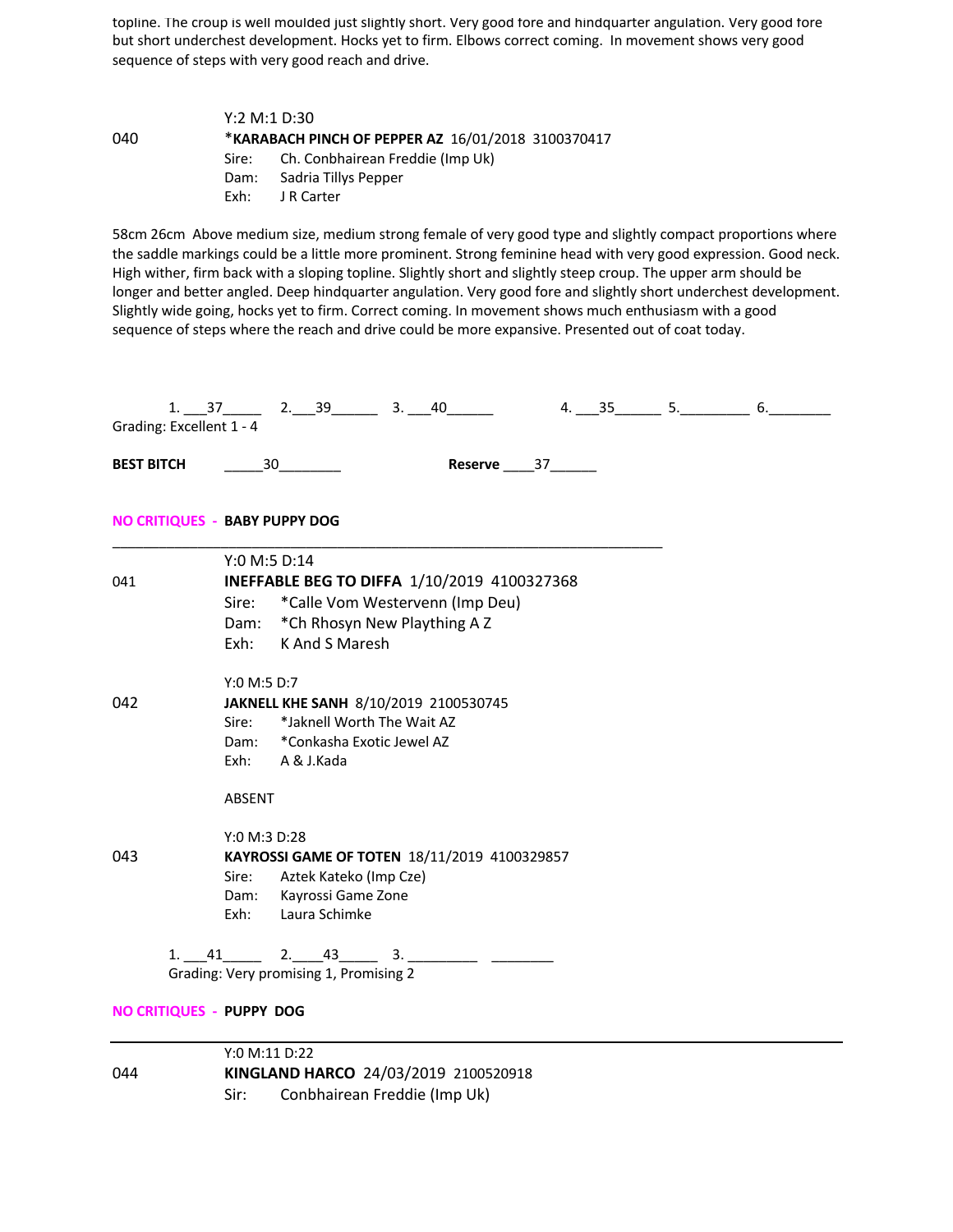Dam: \*Kingland Venice AZ Exh: Lorraine King ABSENT Y:0 M:10 D:26 045 **ASTASIA PACCO** 20/04/2019 4100321048 Sire: Conbhairean Karlos (Imp Uk) Dam: Astasia Gambia Exh: Mrs A Drinkwater Y:0 M:10 D:4 046 **ICCARA HARD ROCCO** 11/05/2019 6100117476 Sire: Schaeferhund Rafael Dam: Iccara Dava Exh: Ms D Muir & Miss K Muir Y:0 M:9 D:6 047 **KELINPARK SHOCKWAVE** 9/06/2019 2100521957 Sire: \*Uk Ch Conbhairean Freddie (Imp Uk) Dam: \*Kelinpark Nutella AZ Exh: Lyn Gregor & K Hill

> $1. \_ 46 \_ 2. \_ 45 \_ 3. \_ 47 \_ 4. \_ 4.$ Grading: 3 Very promising

\_\_\_\_\_\_\_\_\_\_\_\_\_\_\_\_\_\_\_\_\_\_\_\_\_\_\_\_\_\_\_\_\_\_\_\_\_\_\_\_\_\_\_\_\_\_\_\_\_\_\_\_\_\_\_\_\_\_\_\_\_\_\_\_\_\_\_\_\_\_\_

#### **INTERMEDIATE DOG**

Y:2 M:3 D:10 048 **\*JAKNELL WORTH THE WAIT AZ** 5/12/2017 2100490298 Sire: Gerry Vom Schacher AZ Dam: Jaknell Sweet Revenge AZ ABSENT Y:1 M:6 D:29 049 **DEBBAR JUSTICE AZ** 17/08/2018 4100310513 Sire: \*Rudy V. Haus Edmond Dam: \* Ch. Debbar Bella AZ Exh: Mrs Debbie O'Keefe ABSENT

1. \_\_\_\_\_\_\_\_ 2.\_\_\_\_\_\_\_

**OPEN DOG** 

Y:2 M:4 D:13 050 **\*CH DEBBAR ICCARUS AZ** 2/11/2017 4100298740 Sire: \*Ch. Castastar Eragon AZ Dam: \* Debbar Dj Vu AZ Exh: Muril Lewin

\_\_\_\_\_\_\_\_\_\_\_\_\_\_\_\_\_\_\_\_\_\_\_\_\_\_\_\_\_\_\_\_\_\_\_\_\_\_\_\_\_\_\_\_\_\_\_\_\_\_\_\_\_\_\_\_\_\_\_\_\_\_\_\_\_\_\_\_\_\_\_